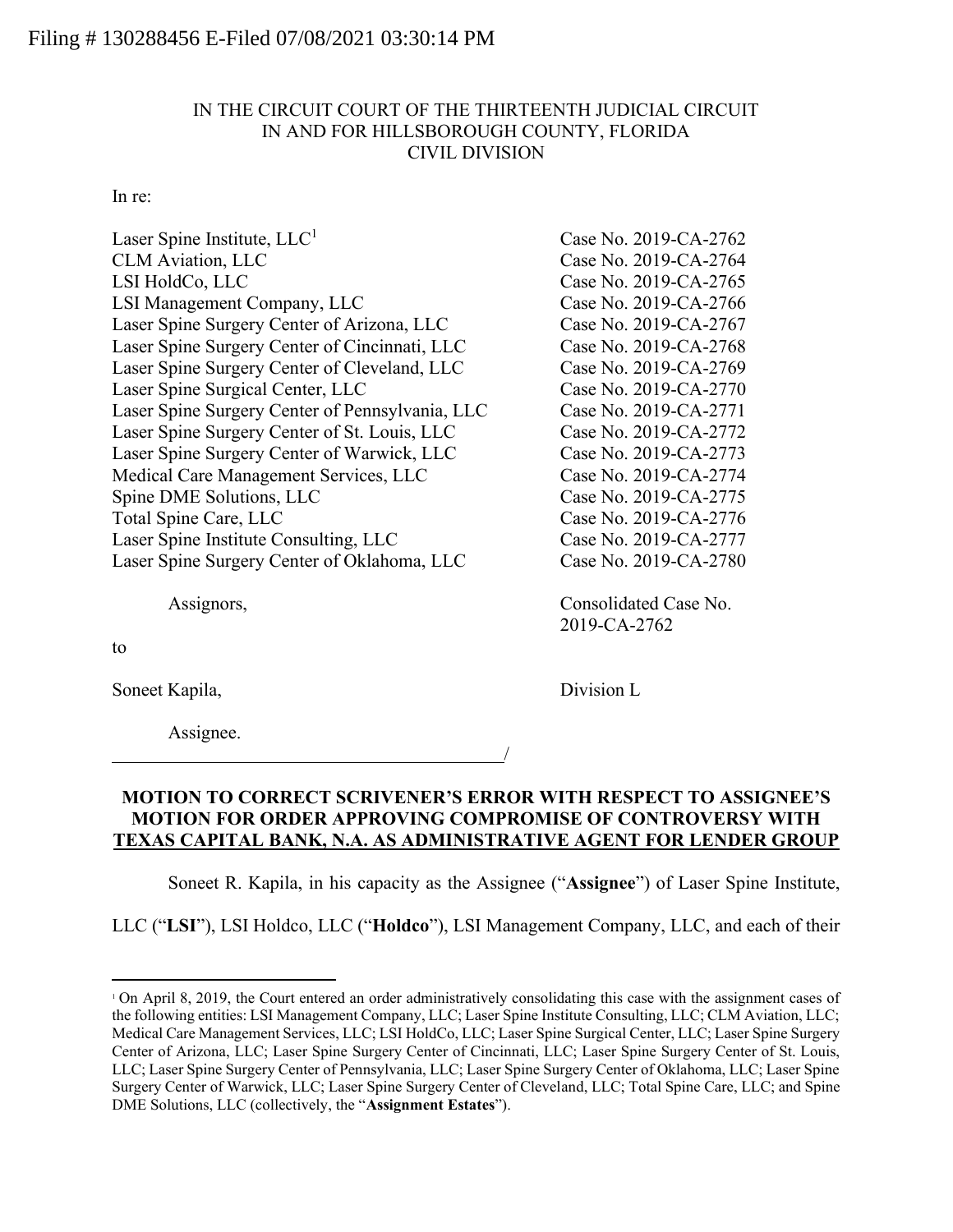affiliated entities (collectively, the "**LSI Companies**" or the "**Assignors**"), by and through his undersigned counsel, files this Motion to Correct Scrivener's Error with Respect to Assignee's Motion for Order Approving Compromise of Controversy with Texas Capital Bank, N.A. as Administrative Agent for Lender Group (the "**Motion**"), and states:

1. On September 4, 2020, the Assignee filed its *Assignee's Motion for Order Approving Compromise of Controversy with Texas Capital Bank, N.A. as Administrative Agent for Lender Group* (the "**TCB Compromise Motion**").

2. On September 14, 2020, the *Laserscopic Spinal Centers of America, Inc.,*  Laserscopic Medical Clinic, LLC and Laserscopic Spine Centers of America, Inc.'s Response in *Opposition to Assignee's Motion for Order Approving Compromise of Controversy with Texas Capital Bank, N.A. as Administrative Agent for Lender Group* was filed with this Court (the "**Response**").

3. On April 14, 2021, the Court held a trial (the "**Trial**") to consider the TCB Compromise Motion and the Response.

4. The *Assignee's Motion for (A) Order Approving Settlement and Compromise of Claims against Former Directors and Officers, (B) Order Authorizing Payment of Professional Fees, and (C) Final Judgment as to Settled Claims in Lawsuits* was filed with the Court. On May 17, 2021, this Court entered its *Order Granting Assignee's Motion for (A) Order Approving Settlement and Compromise of Claims against Former Directors and Officers, (B) Order Authorizing Payment of Professional Fees, and Final Judgment as to Settled Claims in Lawsuits* (the "**D&O Compromise Order**"). 2

5. On May 21, 2021, this Court entered the *Order Granting Assignee's Motion for Order Approving Settlement and (A) Compromise of Claims Against Former Directors and Officers, (B) Order Authorizing Payment of Professional Fees, and Final Judgment as to Settled* 

 $2$  The Motion does not seek any relief as to or any modifications of the D&O Order.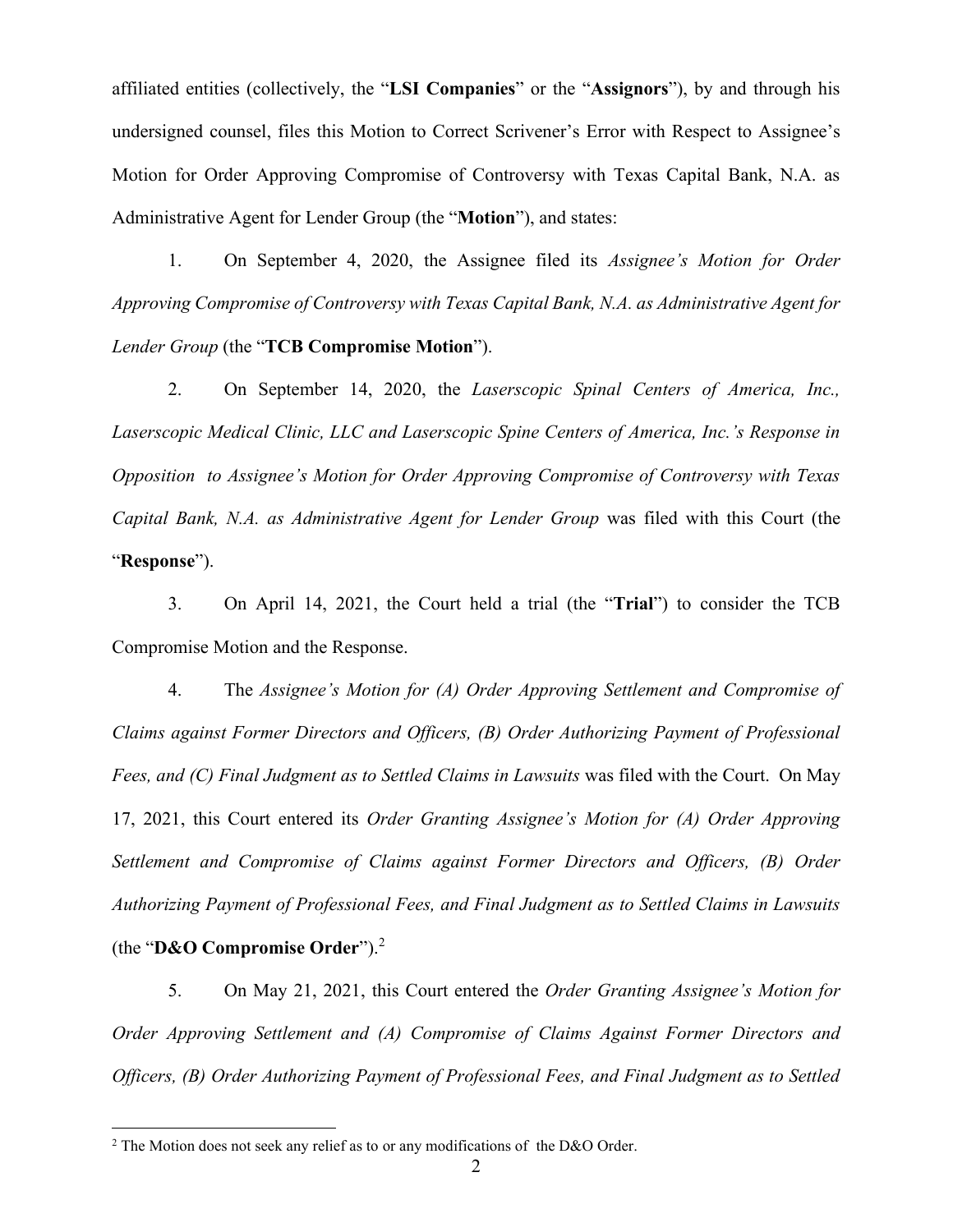*Claims in Lawsuits* (the "**May 21 Order**"). Although the title of the May 21 Order referred to the compromise with the directors and officers, the body of the May 21 Order addressed the issues raised by the TCB Compromise Motion, the Response, and the issues raised at the Trial. In addition, paragraph 1 of the May 21 Order granted the TCB Compromise Motion.

6. By the Motion, the Assignee seeks to correct the title of the May 21 Order to reference the TCB Compromise Motion. The correct title of the order should be *Order Granting Assignee's Motion for Order Approving Compromise of Controversy with Texas Capital Bank, N.A., as Administrative Agent for Lender Group*. The Assignee does not seek to alter, modify, or correct any substantive or decretal paragraph of the May 21 Order or amend any factual findings.

7. Pursuant to Rule 1.540(a)<sup>3</sup> of the Florida Rules of Civil Procedure (the "Rules"), the Assignee seeks to modify the May 21 Order to correct the title of the motion that was granted. Rule 1.540 was designed to allow courts to correct typographical errors, Purdue v. R.J. Reynolds Tobacco Company, 259 So. 3d 918, 921 (Fla. App. 2 Dist. Ct. 2018); *See,* also, *Town of Hialeah Gardens v. Hendry,* 376 So. 2d 1162, 1164 (Fla. 1979) ("clerical mistakes" referred to in Rule 1.540(a) include only "errors from accidental oversight or omission and not errors in the substance of what was decided by the judgment or order.")

8. The Assignee seeks the entry of the proposed form of order (the "**Proposed Order**") which is attached as **Exhibit "A"**. Consistent with Paragraph 6 above, the Proposed Order corrects typographical errors in the title and footnote 9 and does not change any other provision of the Order. A red-line comparing the May 21 Order to the Proposed Order is attached as **Exhibit "B"**.

<sup>&</sup>lt;sup>3</sup> Rule 1.540 provides relief from "[c]lerical mistakes in judgments, decrees, or other parts of the record and errors therein arising from oversight or omission."